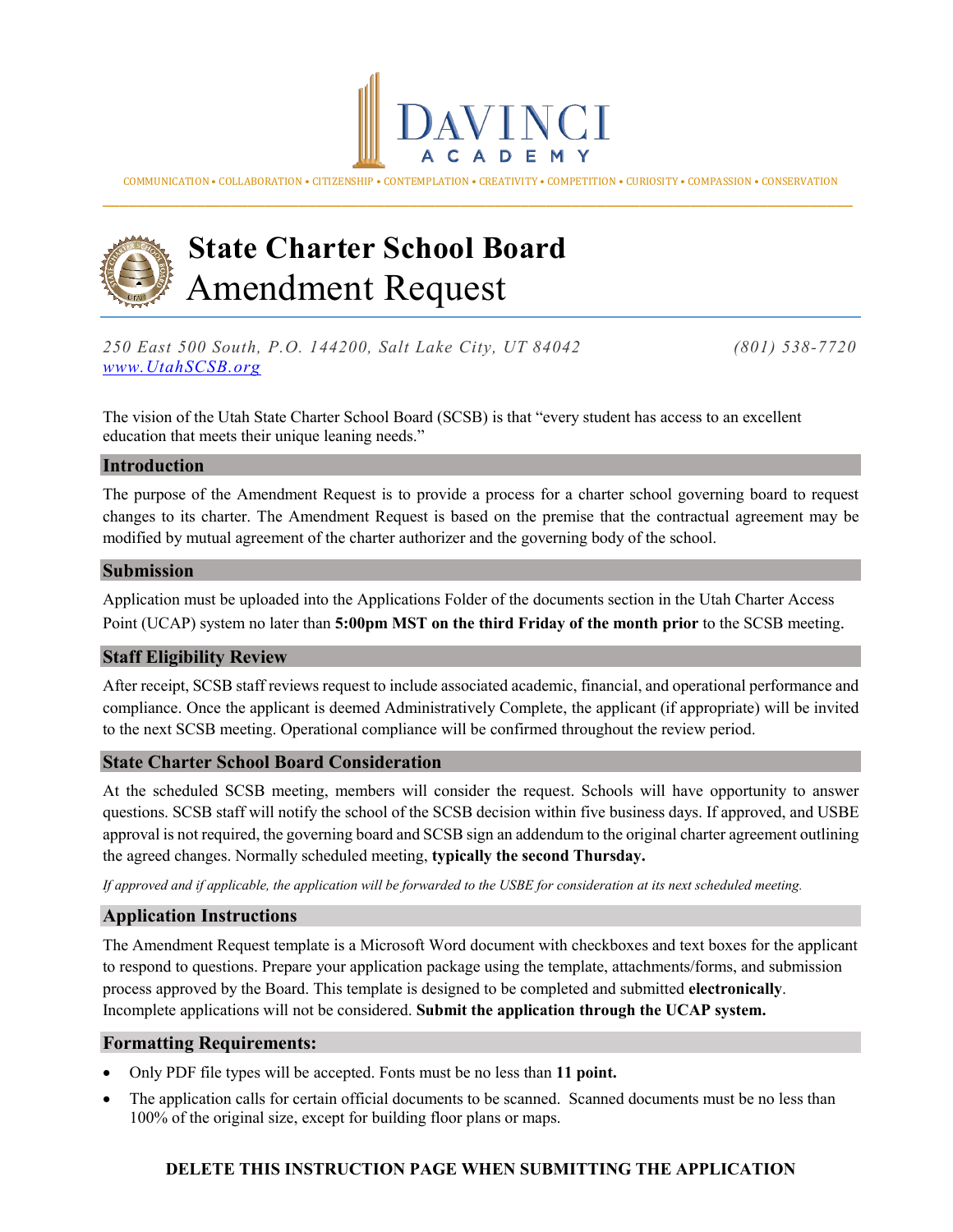

COMMUNICATION • COLLABORATION • CITIZENSHIP • CONTEMPLATION • CREATIVITY • COMPETITION • CURIOSITY • COMPASSION • CONSERVATION \_\_\_\_\_\_\_\_\_\_\_\_\_\_\_\_\_\_\_\_\_\_\_\_\_\_\_\_\_\_\_\_\_\_\_\_\_\_\_\_\_\_\_\_\_\_\_\_\_\_\_\_\_\_\_\_\_\_\_\_\_\_\_\_\_\_\_\_\_\_\_\_\_\_\_\_\_\_\_\_\_\_\_\_\_\_\_\_

# **Applicant Assurances**

*Print this sheet, complete and sign the spaces at the bottom, scan, and attach to the electronic application.* 

*The Board Chair must sign the following agreement prior to submitting the application package.*

*Should the agreement be signed by someone other than the current Board Chair, the application package will be deemed Administratively Incomplete.*

School Name: DaVinci Academy of Science and the Arts

The Applicant certifies all information contained in this application is complete and accurate, realizing that any misrepresentation could result in disqualification from the Amendment Request process or revocation after award.

The Applicant understands that applications must uploaded into the UCAP system no later than the third Friday of the month preceding the month of the requested SCSB meeting and that incomplete applications will not be considered.

The Applicant acknowledges that all information presented in the application package, if approved, may become part of the charter to be used for accountability purposes throughout the term of the charter.

The Applicant acknowledges that the charter school governing board is subject to all Utah statutes regarding charter schools as well as all relevant federal, state and local laws, and requirements, and should comply such.

The Applicant acknowledges that the most current academic and compliance data will be provided to the SCSB for its consideration of the application.

The applicant acknowledges that prior to inclusion on the agenda, the SCSB recommends charter school governing boards schedule an appointment with SCSB staff to discuss the request and provide clarification to any staff questions.

Sally Shigley<br>Name of Board Chair

Signature of Board Chair /Date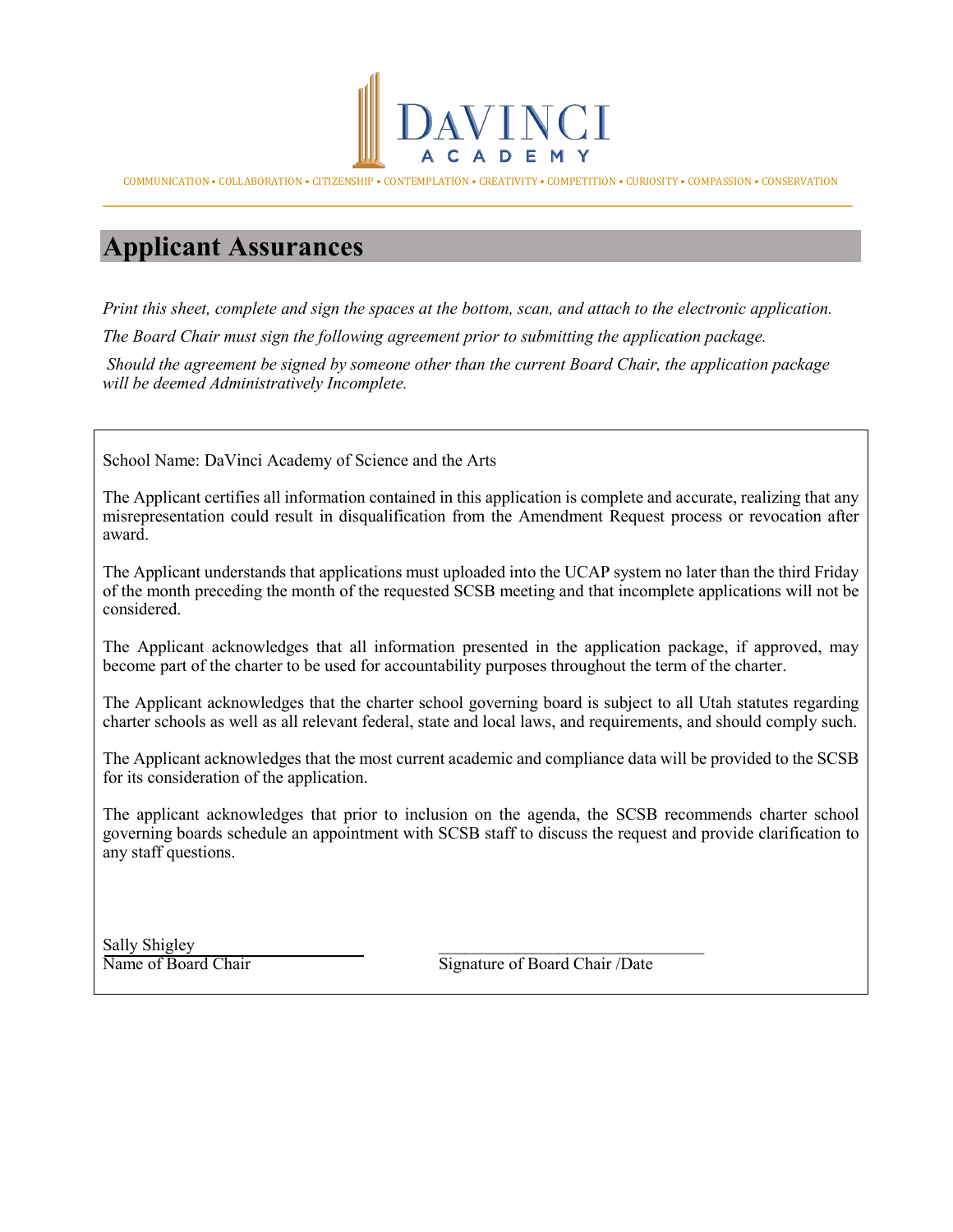

COMMUNICATION • COLLABORATION • CITIZENSHIP • CONTEMPLATION • CREATIVITY • COMPETITION • CURIOSITY • COMPASSION • CONSERVATION \_\_\_\_\_\_\_\_\_\_\_\_\_\_\_\_\_\_\_\_\_\_\_\_\_\_\_\_\_\_\_\_\_\_\_\_\_\_\_\_\_\_\_\_\_\_\_\_\_\_\_\_\_\_\_\_\_\_\_\_\_\_\_\_\_\_\_\_\_\_\_\_\_\_\_\_\_\_\_\_\_\_\_\_\_\_\_\_

# **School Entity Information**

Name of School: **DaVinci Academy of Science and the Arts**

Name of School Administrator: **Fred Donaldson**

Contact Information for School: Fred.Donaldson@DaVinciAcademy.org

*Below, list the names and positions of all current Board Members (officers, members, directors, partners), and their positions. Also list any other current charters in which they act as a corporate principal or charter representative. Add rows as necessary.*

| <b>Name</b>          | <b>Position</b>                     | <b>Current Charter Affiliations</b> |  |  |  |  |  |
|----------------------|-------------------------------------|-------------------------------------|--|--|--|--|--|
| Sally Shigley        | <b>Board Chair/Parent</b><br>Member |                                     |  |  |  |  |  |
| Brian Rague          | Vice Chair/Community<br>Member      |                                     |  |  |  |  |  |
| Patricia Olsen       | Treasurer/Community<br>Member       |                                     |  |  |  |  |  |
| Leah Murray          | Secretary/Parent Member             |                                     |  |  |  |  |  |
| Christopher Crockett | Community Board<br>Member           |                                     |  |  |  |  |  |
| David Ferro          | <b>Parent Board Member</b>          |                                     |  |  |  |  |  |
| Rachael Pust         | <b>Parent Board Member</b>          |                                     |  |  |  |  |  |

# **Contractual Charter Agreement Goals**

List the school's contractual goals.

- 1. Improve student learning
	- **a.** Accountability assessments—**Average to Commendable on student growth**
		- i. All students, who have attended DaVinci Academy for at least 160 days of the 180 day school calendar, will show progress on state accountability exams at the end of each academic school year.
		- ii. All Students struggling in math and reading will progress two to three grade-levels each year on school benchmarks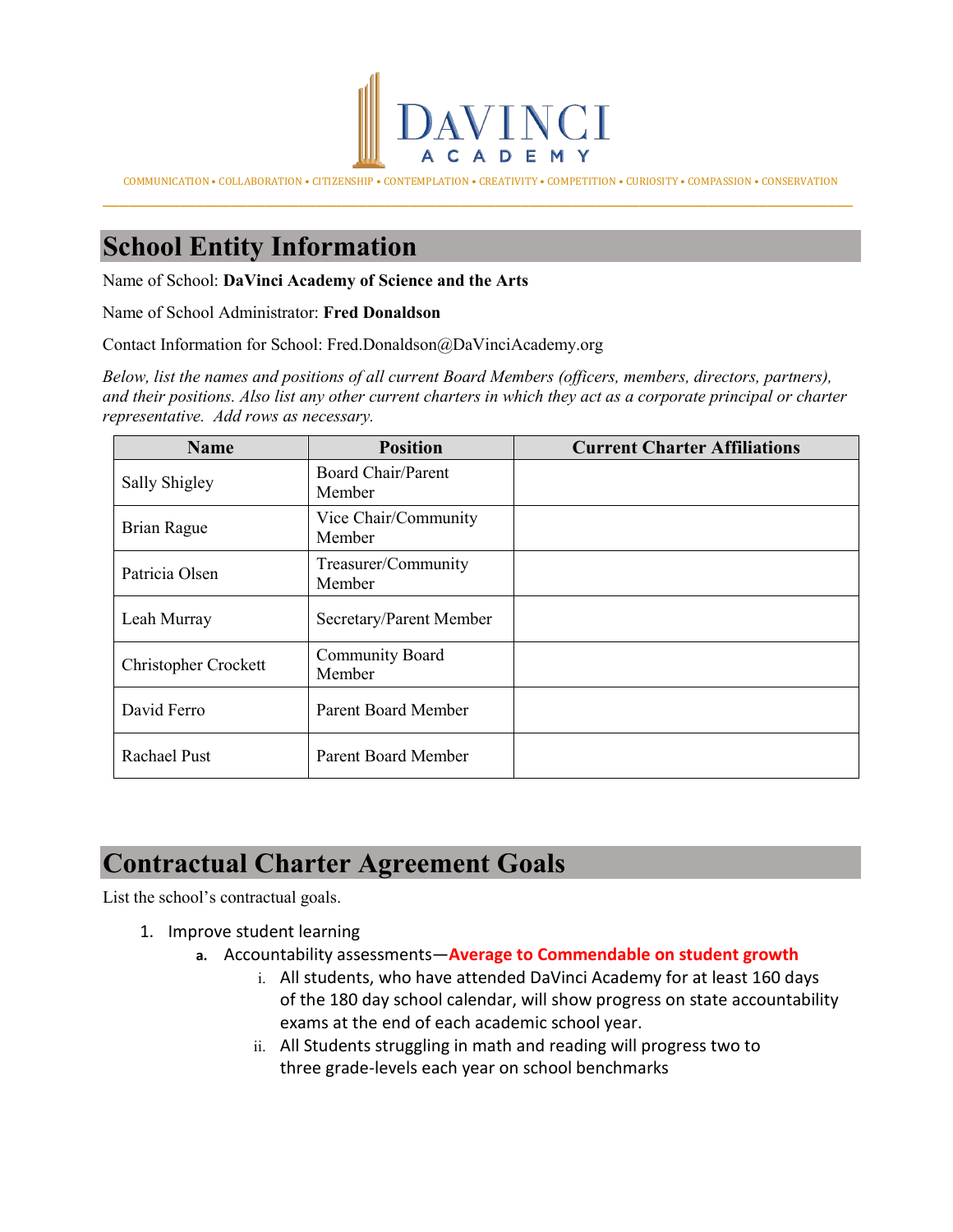- 2. Parental involvement—**60% of parents meeting parental involvement requirements**
	- a. Tracking sheets for each program
		- i. We will create and update policies and procedures that will facilitate parental involvement in establishing school policies, assisting in academic projects, and extracurricular activities.
		- ii. 60% of parents will meet required number of service hours each school year as set in school policy
- **3.** Class sizes—**95% of all classes have less than 25 kids and all core classes have less than 25 kids**
	- a. Master Schedule maintain small class sizes in all core subjects at 25 studentsfor each academic school year.
		- i. 90% of core classes have 25 students or less
- **4.** Science credits**—100% of all graduating seniors have 4 years of science—92% graduation rate**
	- a. Student transcript
		- i. 100% of all graduating seniors will meet Davinci Academy's graduation requirement of 4 years of science credits
- **5.** Student technology literacy—**100% Technology literacy Inventory given twice a year and goal of 90% technology literacy being met**
	- a. Student technology literacy inventory
		- i. 100% of teachers giving technology inventories
		- ii. 90% of students at each grade-level demonstrating technology literacy
- 6. College and Career Readiness—**25% of seniors college ready based on ACT composite scores, 90% of seniors demonstrating competitive job skills**
	- a. College readiness exams
		- i. 70% of all graduating seniors will demonstrate college readiness by Dec. 1 of their  $12<sup>th</sup>$  grade year
	- b. Student resume/portfolio
		- i. 100% of all graduating seniors will demonstrate competitive job skills careers of interest to them

### **Required Attachments**:

• If the school is *not* meeting all its charter contractual agreement goals, then include the governing board's corrective action plan. (Corrective action plan limited to two pages.)

# **Requested Amendment(s) to Charter**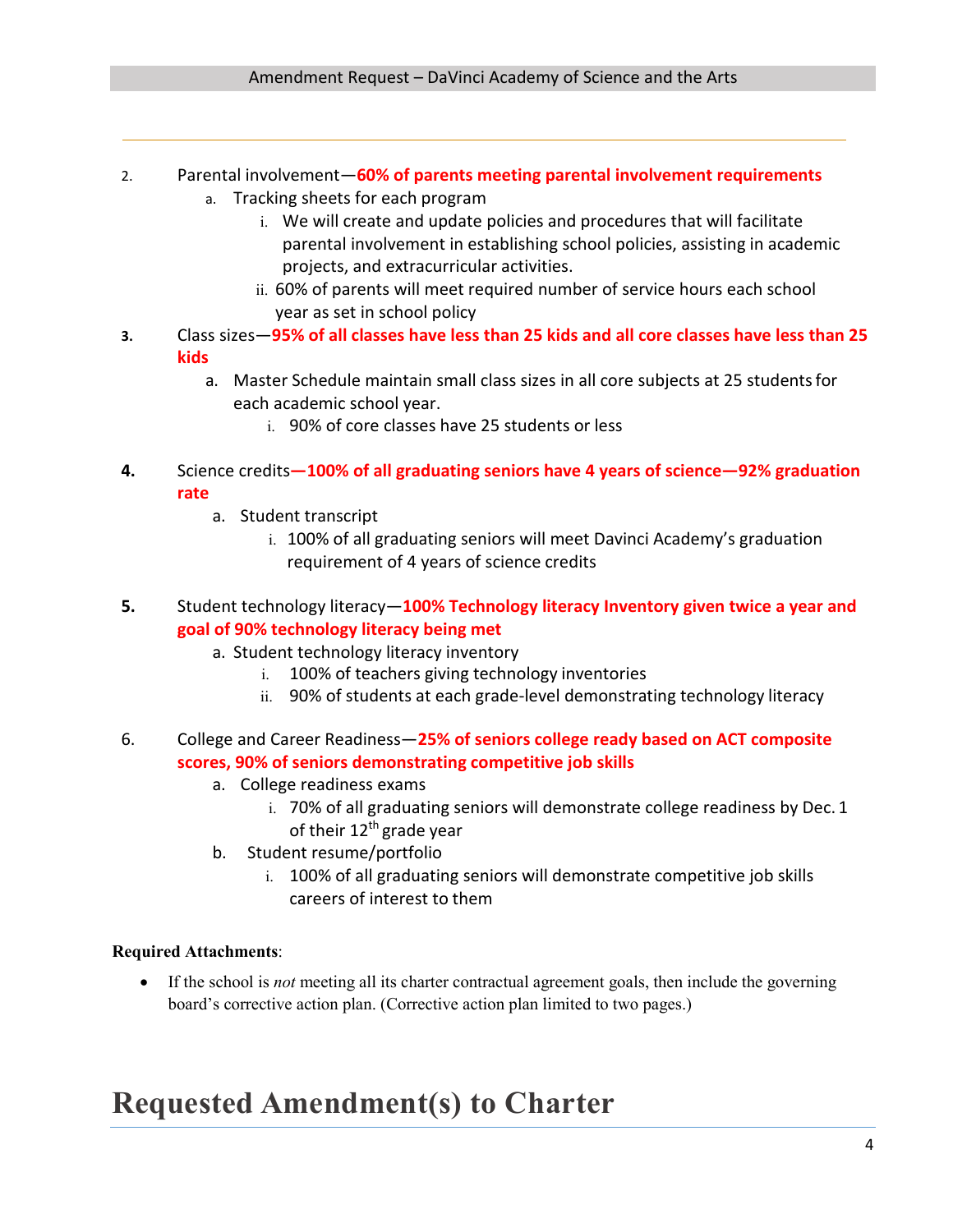- 1. Complete as many sections as apply.
- 2. Provide requested details and supporting documentation as outlined for each amendment requested.

# ☐*Change to curricular or instructional emphasis, including educational program or methods of instruction.*

#### **Required Attachments**:

- *A redline version showing new additions and removed language in educational program or methods of instruction.*
- *Documentation of new, evidence-based choice, as well as anticipated improvement in student performance*.

## ☒*Relocating to a new school district or municipality.*

*Operational schools:* Describe the decision to move and the projected impact on enrollment. On March 5, 2020, The DaVinci Board discussed the benefits of the Kaysville location and our efforts to find adequate facilities in Farmington to meet the needs of our students. The Board voted to amend the charter and add Kaysville as a distance location. This move will increase student retention and allow us to provide better educational services to our students. See attached with supporting evidence for decision

#### **Required Attachments**:

- Supporting evidence for decision.
- Minutes from the board meeting where parents and student provided feedback.

#### *Planning year schools:*

#### **Required Attachments**:

- Detailed market analysis of newly proposed location.
- Corresponding capital facility plan.
- Revised budget for the planning year and first three operational years.

### ☐*Articulation agreement.*

Describe the purpose for the articulation agreement. Click here to enter text.

#### **Required Attachments**:

• Provide a copy of the school's proposed articulation agreement signed by all participating charter school(s).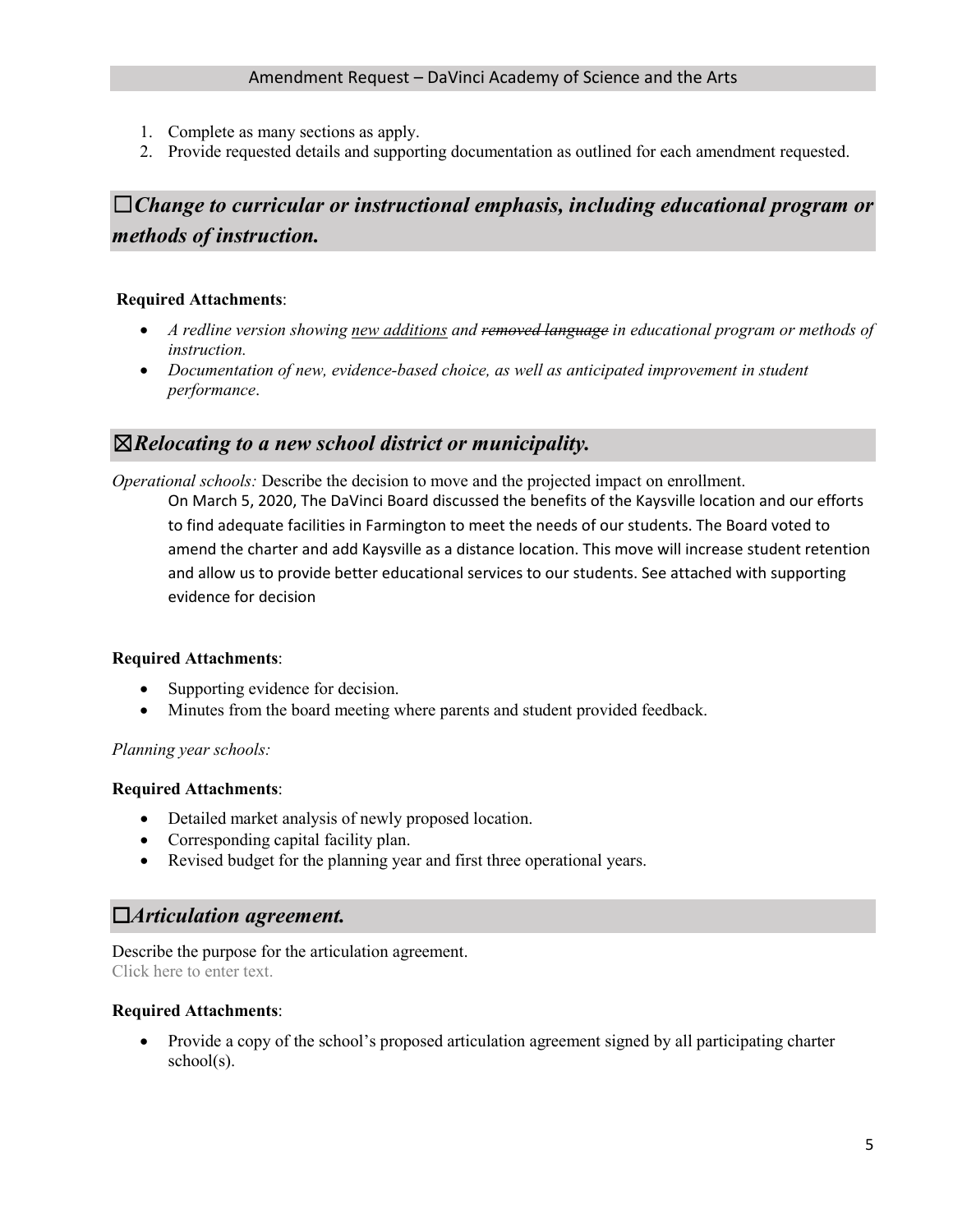## ☐*Change to effectiveness goals, performance measures, or accountability plan.*

#### **Required Attachments**:

- Redline version showing new additions and removed language in contractual agreement performance measures.
- Provide supporting documentation for the requested change.

## ☐*Postponement of opening year.*

Describe the reason for postponing the school's opening year. Click here to enter text.

#### **Required Attachments**:

• Include additional supporting documentation as necessary.

# ☐*Change to Bylaws, Articles of Incorporation, or contractual agreement specific to number of board members or board member election / appointment process.*

#### **Required Attachments**:

• A redline version showing new additions and removed language in Bylaws.

## ☐*Removal of original application sections – not applicable to Exhibit A contracts*

#### **Required Attachments**:

- A redline version showing new additions and removed language, or
- If completely rewritten, the new policy or procedure with new effective date, indicating superseding of previous policy or procedure.
- Excerpt from board minutes at which policy was approved

# *NOTE: Policies, procedures, and minutes can be provided through a specific hyperlink to the exact policy, procedure, or minutes.*

*Examples:* 

- Job descriptions for educators and administration, including business administrator
- Selection of Education Service Providers
- Financial performance and sustainability goals
- Board performance and stewardship goals
- Student achievement levels for assessments no longer required by USBE (e.g., end of level CRT, IOWA, DWA, etc.)
- Acceptable use and social media policy
- Extra-curricular activities and fee schedules

*NOTE: SCSB staff will review policy or procedure for compliance with state law and board rule.*